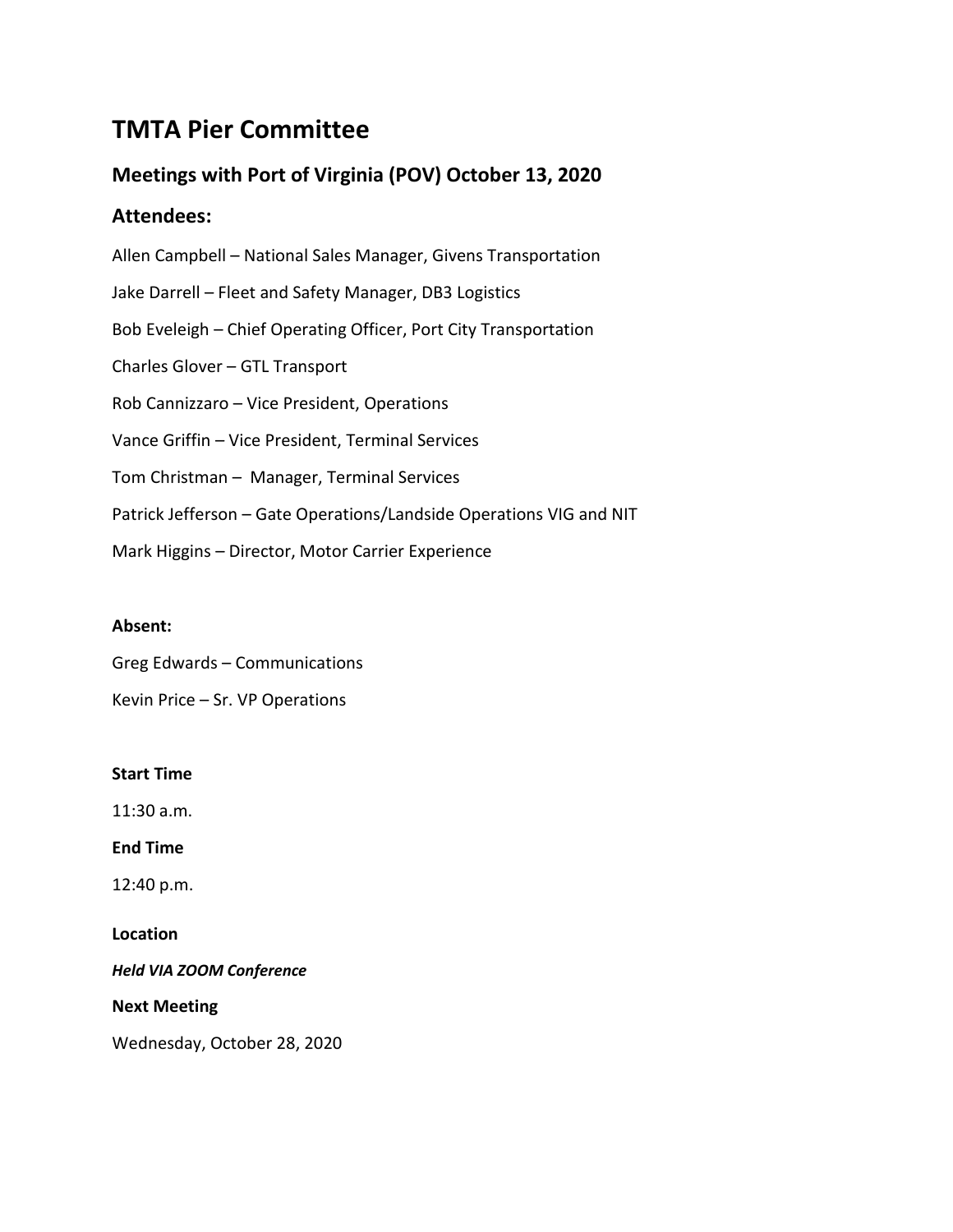# **Notes/Findings**

#### **Volumes and Blank Sailings**

No blanks this week. As project. Six blanks still on the schedule. One blank in November has been filled in.

No new blanks.

Remaining blanks:

October 3 November 4

Volumes are about in line with projections after taking into account blanks.

Volumes are a record for September due to an early peak. Volume for October is not clear yet. May be a little light compared to prior peaks.

#### **Post Peak Outlook**

November and December volumes initial outlook is lower than typical. May be 10 to 15% low. Outlook is being reviewed now to get more accurate estimates.

#### **Saturday Hours – Utilization on 10/10**

770 container moves plus 161 chassis. Received 360 empties. Delivered 336 imports. 54 exports.

Note to Motor Carriers – plenty of capacity on Saturday can our community do more on Saturday?

#### **Reefer turn times**

NIT reefer turn times have been rising slightly. Still under 60 minutes. Port to research further.

#### **Monthly Statistics Review**

No significant changes from prior months. Still within goal.

#### **NIT**

The committee asked the Port to look into in gate and out gate delays. It appears there was a mismatch in truck volume and Port labor between 11 and 2 that has now been addressed.